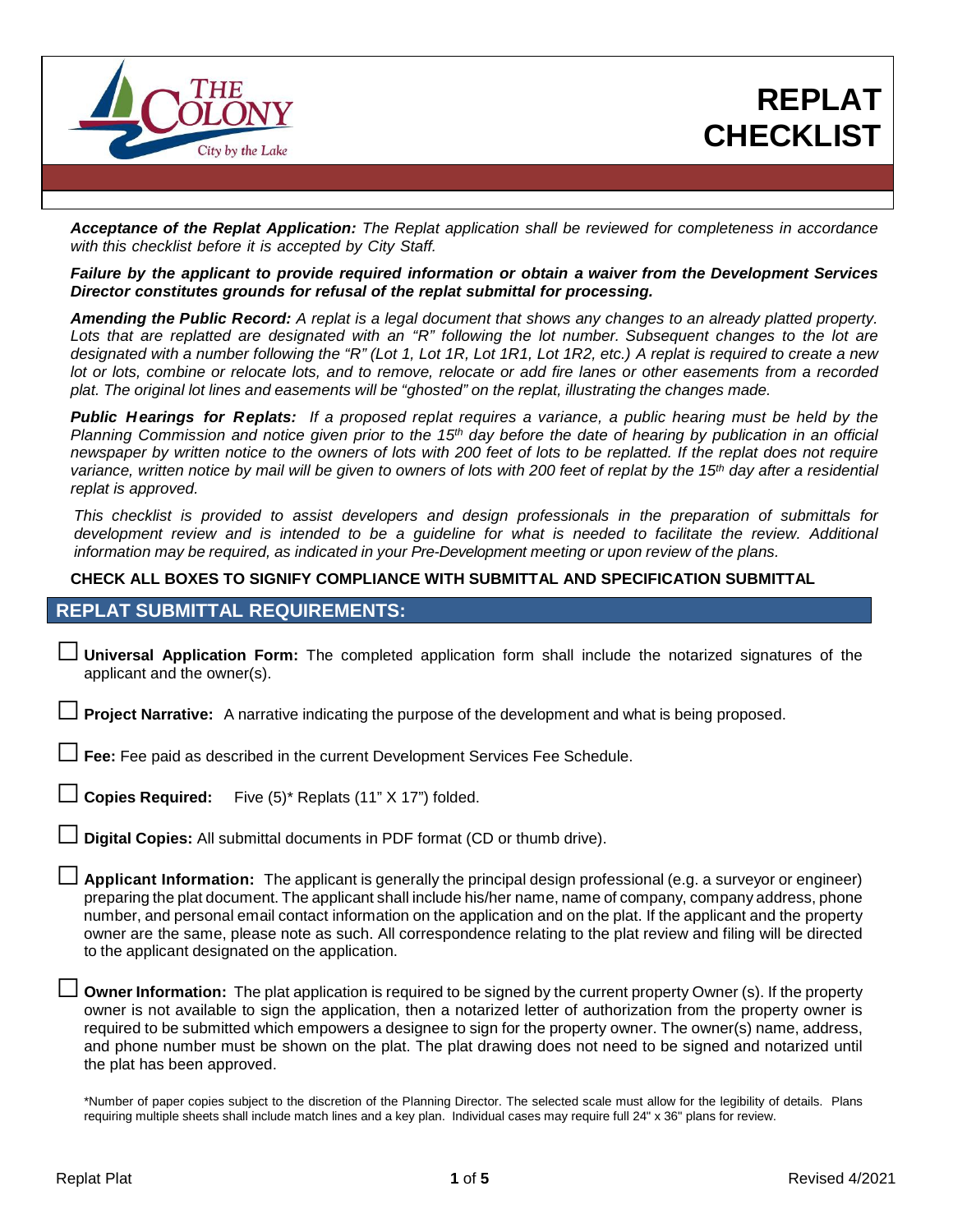# **REPLAT SPECIFICATIONS**

|              | Legibility and Scale: The scale of the drawings shall be in a scale that shows all the elements in sufficient detail<br>to be legible so that City Staff and Planning and Zoning Commission may conduct a thorough review.                                                                                                                                      |
|--------------|-----------------------------------------------------------------------------------------------------------------------------------------------------------------------------------------------------------------------------------------------------------------------------------------------------------------------------------------------------------------|
|              | $\Box$ Notation of the Scale: Engineering scale required.                                                                                                                                                                                                                                                                                                       |
|              | <b>Legend:</b> The legend shall include an explanation for all graphic symbols on the plans.                                                                                                                                                                                                                                                                    |
|              | □ Bar or Graphic Scale and Directional, North Arrow are required.                                                                                                                                                                                                                                                                                               |
|              | $\Box$ Date: The plat shall include the date of initial preparation and the date of any subsequent revisions.                                                                                                                                                                                                                                                   |
|              | Project Number: After the plat has been submitted, a unique project number will be generated by City Staff. All<br>subsequent revisions shall have this number clearly visible in subsequent title blocks.                                                                                                                                                      |
|              | $\Box$ Title Block: A title block including the following information shall be included on each page:<br>Type of plat: "Replat"                                                                                                                                                                                                                                 |
|              | Project name of the proposed project with proposed lot and block designations.<br>Legal description: "Being a Replat of"Name of existing subdivision, lots and block numbers to be replatted,<br>$\bullet$<br>including filling Volume and Page Number.<br>Acreage of the total plat.                                                                           |
|              | Project number (project number will be established upon submittal and must be reflected within the title block of<br>$\bullet$<br>all revisions).                                                                                                                                                                                                               |
|              | Denton County Seal Block: A three (3) inch square blank block shall be provided on the bottom right-hand corner<br>of the plat on which the Denton County filing seal will be affixed at the time of filing.                                                                                                                                                    |
|              | Location Map: A location map with the subject site clearly indicated and referenced to existing major streets and/or<br>highways. If there is no adjacent subdivision, a scaled map showing the nearest subdivision in each direction and how<br>the streets or highways in the submitted plat connect with those of the nearest subdivision shall be provided. |
|              | $\Box$ Purpose of Replat: The purpose of the replat shall be stated in sentence form on the replat.                                                                                                                                                                                                                                                             |
|              | $\Box$ Metes and Bounds Description: Include the written legal description of the property.                                                                                                                                                                                                                                                                     |
| $\mathbf{I}$ | $\perp$ Dedication: Any rights-of-way, parks, easements or other publicly owned areas shall be dedicated to the City via the<br>plat.                                                                                                                                                                                                                           |
|              | Easements: The plat shall show all existing easements and include the filing information for each, including separate<br>instruments that apply to the property. The plat shall also show all proposed easements, dimensioned, with the specific<br>type of easement called out.                                                                                |
|              | Floodplain: The plat shall show the Ultimate Flood Plain and the FEMA 100 Year Flood Plain and clearly label both<br>with reference to FIRM map panel number.                                                                                                                                                                                                   |
|              | $\Box$ Monuments: The location, dimension, material and approximately of all monuments.                                                                                                                                                                                                                                                                         |
|              | Visibility Triangles: Visibility triangles shall be shown at all street and alley intersections on the plat. Visibility triangles<br>shall be in accordance with the regulations of Section 18-605 of the Zoning Ordinance.                                                                                                                                     |
|              | Existing and Proposed Changes to Replat: Any proposed change to the plat shall be shown with normal line types;<br>existing features that are to be changed (such as former lot lines, lot numbers, dedication locations, easements to be<br>abandoned, etc.) shall be shown as a "ghosted" line, along with the current filing information.                    |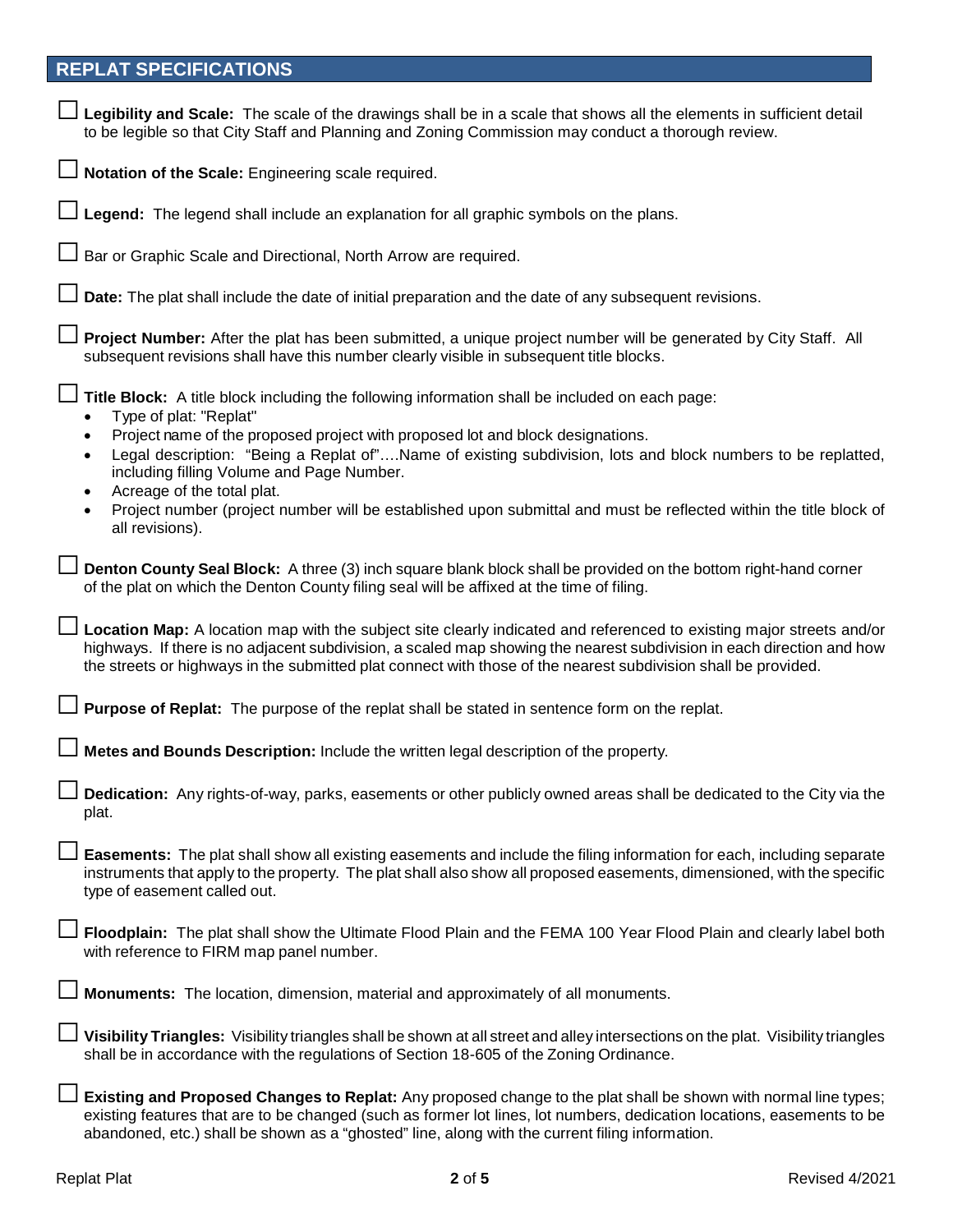| Existing and Proposed Utility Service: The location and size of existing water and/or sanitary sewer mains, culverts,<br>storm drains, fire hydrants, and other underground facilities and/or infrastructure within 200 feet of the subject property<br>shall be shown on a separate utility plan. The preliminary layout of water and sanitary sewer mains, culverts, storm<br>drains, fire hydrants, and other underground facilities and/or infrastructure which are required to ensure adequate<br>service and fire protection to the proposed lots shall also be shown on a separate utility plan.                                    |
|--------------------------------------------------------------------------------------------------------------------------------------------------------------------------------------------------------------------------------------------------------------------------------------------------------------------------------------------------------------------------------------------------------------------------------------------------------------------------------------------------------------------------------------------------------------------------------------------------------------------------------------------|
| Please refer to Appendix D of Engineering Design Manual and Utility Plan checklist available at<br>http://www.thecolonytx.gov/Depts/Engineering/EngineeringDesignManual.htm.                                                                                                                                                                                                                                                                                                                                                                                                                                                               |
| Froposed Layout: The location, size, description and purpose of all proposed blocks, lots, parks, open spaces,<br>common areas and/or public areas shall be included on the plat. The proposed lots shall be labeled with dimensions<br>and bearings.                                                                                                                                                                                                                                                                                                                                                                                      |
| Proposed Lot and Block Labeling: The proposed lots shall be labeled with numbers and the proposed blocks shall<br>be labeled with letters on the plat (e.g. Lots 1, 2, and 3, Block A). Block letters may not cross a street or alley; lot<br>numbers must be continuous.                                                                                                                                                                                                                                                                                                                                                                  |
| City Boundary Lines: The plat shall show the location of city limit lines and/or the outer border of the City's<br>extraterritorial jurisdiction (ETJ).                                                                                                                                                                                                                                                                                                                                                                                                                                                                                    |
| State Plane Coordinates: The plat shall contain two (2) state plane coordinates on the subject property.                                                                                                                                                                                                                                                                                                                                                                                                                                                                                                                                   |
| Adjacent Property Information: If the subject property is adjacent to existing residential lots, parks, and/or public<br>areas, the location, size, ownership and filing information shall be indicated on the plat within a minimum of 200 feet<br>from the subject property. Each adjacent subdivision showing alleys, streets, easements, adjacent lot lines, subdivision<br>name, ownership, filing and current zoning information shall be indicated on the plat. If the adjacent property is<br>unplatted, the plat shall show the property lines, ownership information, county and abstract number, and the note "Not<br>platted." |
| <b>L</b> Finished Floor Elevations: The plat shall show the finished floor elevations for each lot on the plat.                                                                                                                                                                                                                                                                                                                                                                                                                                                                                                                            |
| Acreage Detail: Net and gross acreage shall be shown for each lot on the plat, and also include the proposed number<br>of residential lots, the area in residential use, the approximate area in parks and the area in other non-residential uses.                                                                                                                                                                                                                                                                                                                                                                                         |
| Line and Curve Table: Each line and each curve radii shown on the plat shall be detailed in a table.                                                                                                                                                                                                                                                                                                                                                                                                                                                                                                                                       |
| Setback Exhibit: If the plat includes residential lots, one (1) separate exhibit showing the required setbacks shall be<br>submitted to aid the review of residential building plans. In addition, a table showing the square footage of each lot<br>shall be included in the setback exhibit to ensure that minimum lot sizes have been achieved, according to Section 11,<br>Area Regulations, of the Zoning Ordinance.                                                                                                                                                                                                                  |
| Standard Note: Include the following standard note on a replat plat: Selling a portion of property by metes and<br>bounds, except as shown on an approved, filed and accepted Conveyance Plat, Final Plat or Minor Plat is a violation of<br>the City's Code of Ordinances and State Law.                                                                                                                                                                                                                                                                                                                                                  |
| Signature Blocks and Statements: Signature blocks shall be included on the plat. Those signature blocks that require<br>a notary seal shall include a notary block beneath the signature block.                                                                                                                                                                                                                                                                                                                                                                                                                                            |
| Owner's certificate with associated notary block required.<br>Surveyor's or Professional Engineer's certificate with associated notary block required.                                                                                                                                                                                                                                                                                                                                                                                                                                                                                     |
| These signature blocks shall not be signed or notarized until the plat has been approved by the Planning                                                                                                                                                                                                                                                                                                                                                                                                                                                                                                                                   |

*& Zoning Commission***.**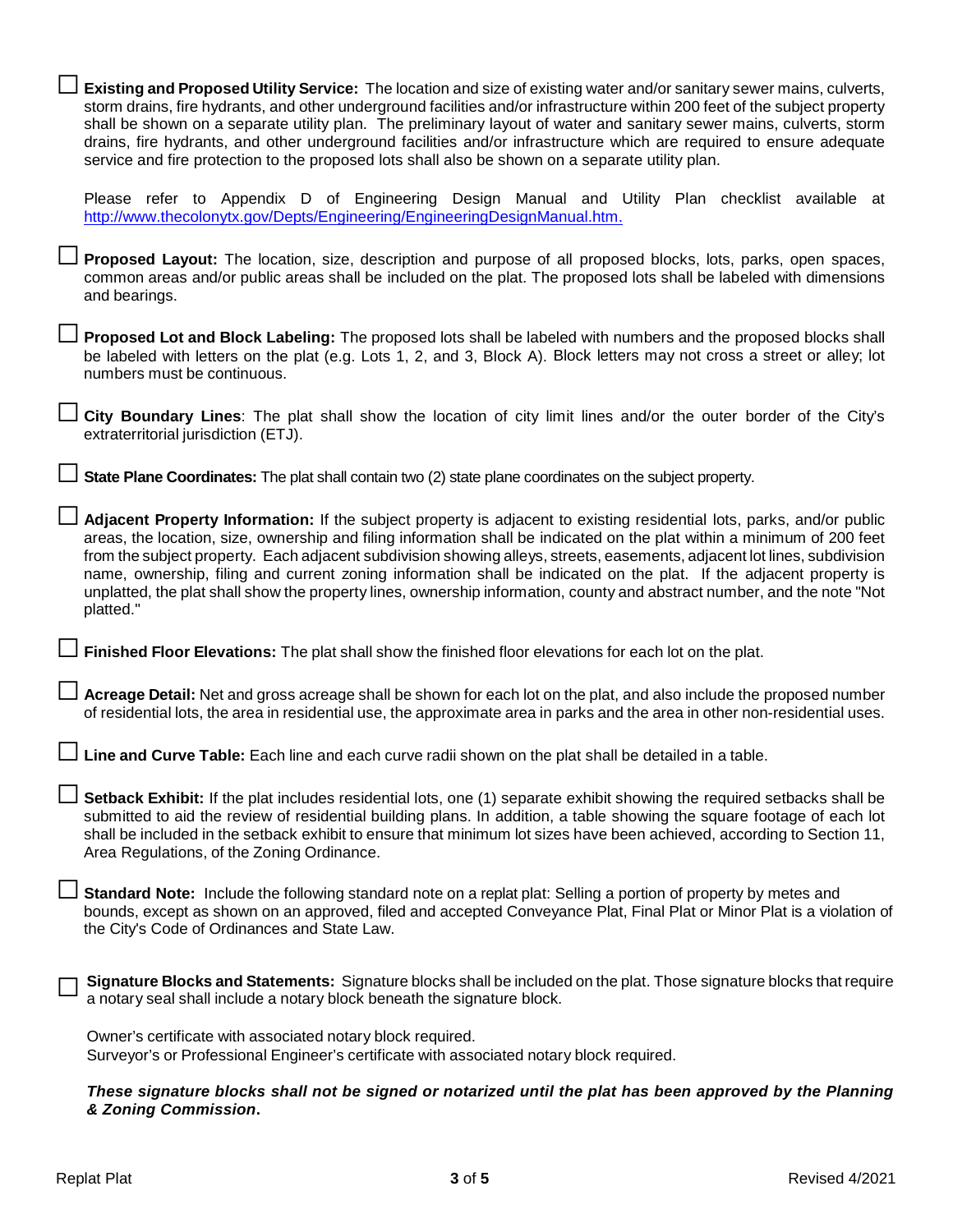# □ **Approval Block**:

CITY SIGNATURE BLOCK: The Replat shall include the following signature block:

#### **CITY SIGNATURE BLOCK**

On the \_\_\_\_\_\_\_\_\_\_ day of \_\_\_\_\_\_\_\_\_\_\_\_\_\_\_, 20\_\_\_\_, this plat was duly approved by The Planning and Zoning Commission of the City of The Colony.

Signed:

Chairman of the Planning and Zoning Commission

Attest:

City Secretary

# **DESIGNED IN COMPLIANCE WITH GUIDING DOCUMENTS:**

□ **Engineering Design Manual**

- □ **Gateway Overlay District**
	- □ **Comprehensive Plan**
- **Master Thoroughfare Plan**
- □ **Subdivision Ordinance**